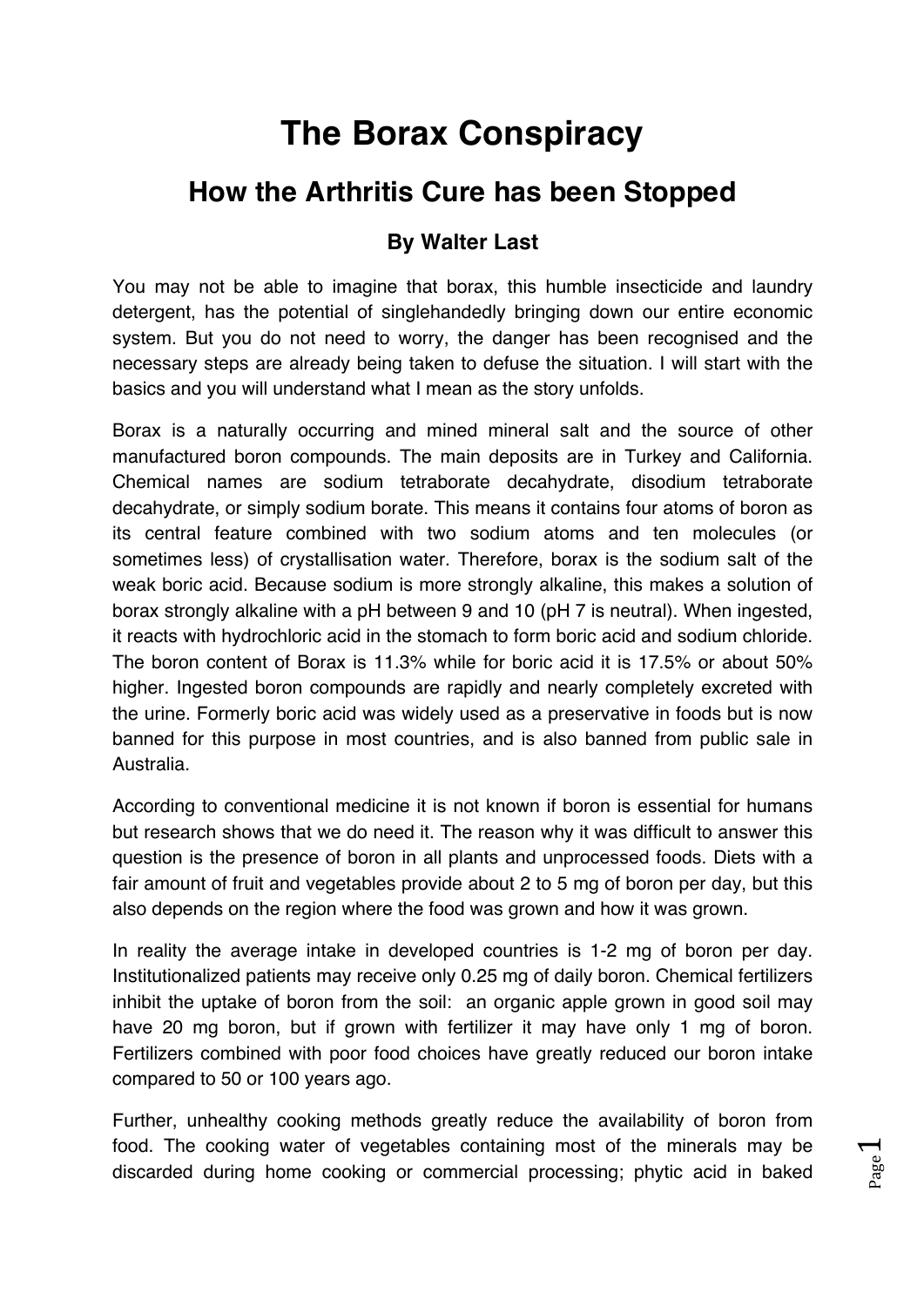goods, cereals and cooked legumes may greatly reduce availability, while gluten sensitivity and Candida overgrowth inhibit the absorption of minerals. All this makes health problems due to boron deficiency now very common.

## **Health Effects of Boron**

Due to their content of boron, borax and boric acid have basically the same health effects, with good antiseptic, antifungal, and antiviral properties but only mild antibacterial action. In plants as well as animals boron is essential for the integrity and function of cell walls, and the way signals are transmitted across membranes.

Boron is distributed throughout the body with the highest concentration in the parathyroid glands, followed by bones and dental enamel. It is essential for healthy bone and joint function, regulating the absorption and metabolism of calcium, magnesium and phosphorus through its influence on the parathyroid glands. With this boron is for the parathyroids what iodine is for the thyroid.

Boron deficiency causes the parathyroids to become overactive, releasing too much parathyroid hormone which raises the blood level of calcium by releasing calcium from bones and teeth. This then leads to osteoarthritis and other forms of arthritis, osteoporosis and tooth decay. With advancing age high blood levels of calcium lead to calcification of soft tissues causing muscle contractions and stiffness; calcification of endocrine glands, especially the pineal gland and the ovaries; arteriosclerosis, kidney stones, and calcification of the kidneys ultimately leading to kidney failure. Boron deficiency combined with magnesium deficiency is especially damaging to the bones and teeth.

Boron affects the metabolism of steroid hormones, and especially of sex hormones. It increases low testosterone levels in men and oestrogen levels in menopausal women. It also has a role in converting vitamin D to its active form, thus increasing calcium uptake and deposition into bone and teeth rather than causing soft tissue to calcify. Also other beneficial effects have been reported such as improvement of heart problems, vision, psoriasis, balance, memory and cognition.

The German cancer researcher Dr Paul-Gerhard Seeger has shown that cancer commonly starts with the deterioration of cell membranes. As boron is essential for cell membranes and boron deficiency widespread, this may be an important cause for the initiation of tumour growth. Boron compounds have anti-tumour properties and are "potent anti-osteoporotic, anti-inflammatory, hypolipemic, anti-coagulant and anti-neoplastic agents" (1).

This overview shows the wide-ranging influence of boron on our health. In the following I want to describe some of these health effects in greater detail.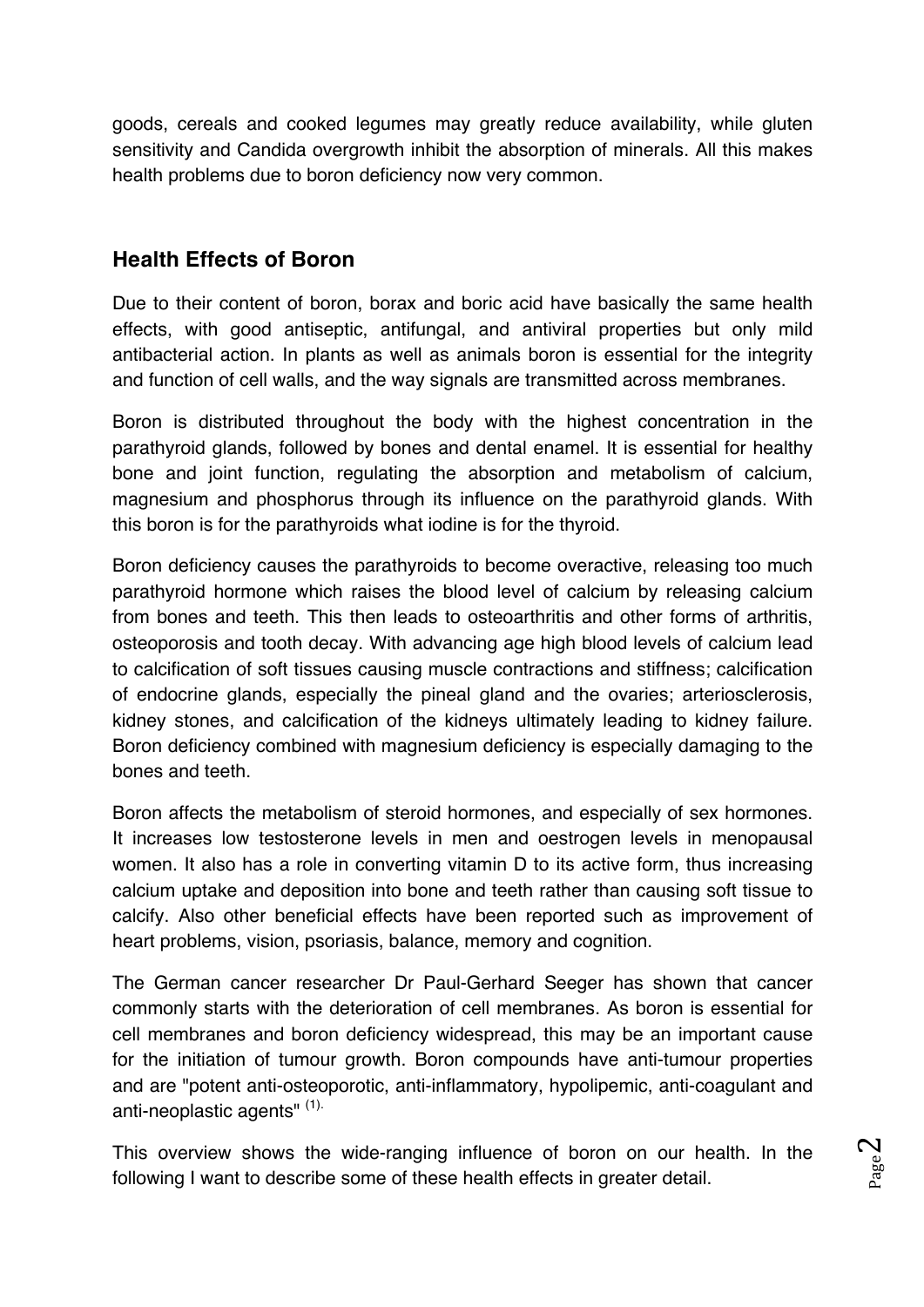# **The Arthritis Cure of Rex Newnham**

In the 1960's Rex Newnham, Ph.D., D.O., N.D, developed arthritis. At that time he was a soil and plant scientist in Perth, Western Australia. Conventional drugs did not help, so he looked for the cause into the chemistry of plants. He realized that plants in that area were rather mineral deficient. Knowing that boron aids calcium metabolism in plants he decided to try it. He started taking 30 mg of borax a day, and in three weeks all pain, swelling and stiffness had disappeared.

He told public health and medical school authorities about his discovery but they were not interested. However, some people with arthritis were delighted as they improved. Others were scared to take something with a poison label on the container and meant to kill cockroaches and ants. Eventually he had tablets made with a safe and effective quantity of borax.

Within five years and only by word of mouth he sold 10,000 bottles a month. He could no longer cope and asked a drug company to market it. That was a major mistake. They indicated that this would replace more expensive drugs and reduce their profits. It so happened that they had representatives on government health committees and arranged that in 1981 Australia instituted a regulation that declared boron and its compounds to be poisons in any concentration. He was fined \$1000 for selling a poison, and this successfully stopped his arthritis cure from spreading in Australia. (2)

Subsequently he published several scientific papers on borax and arthritis. One was a double-blind trial in the mid 1980's at the Royal Melbourne Hospital which showed that 70% of those who completed the trial were greatly improved. Only 12% improved when on placebo. There were no negative side-effects, but some reported that their heart ailment had also improved, and there was better general health and  $less$  tiredness.  $(3)$ 

Most of his later research was devoted to the relationship between soil boron levels and arthritis. He found, for instance that the traditional sugarcane islands, due to long-term heavy use of fertilizers, have very low soil-boron levels. Jamaica has the lowest level and arthritis rates are about 70%. He noted that even most dogs were limping. Next comes Mauritius with very low boron levels and 50% arthritis. The daily boron intake in these countries is less than 1 mg/day. An interesting comparison is between Indian and native Fijians. The Indians are estimated to have an arthritis rate of about 40% and eat much rice grown with fertilizer while the native Fijians with an estimated arthritis rate of 10% eat mainly starchy root vegetables grown privately without fertilizer.

The US, England, Australia and New Zealand generally have average soil-boron levels with an estimated intake of 1 to 2 mg of boron and arthritis rates of about 20%.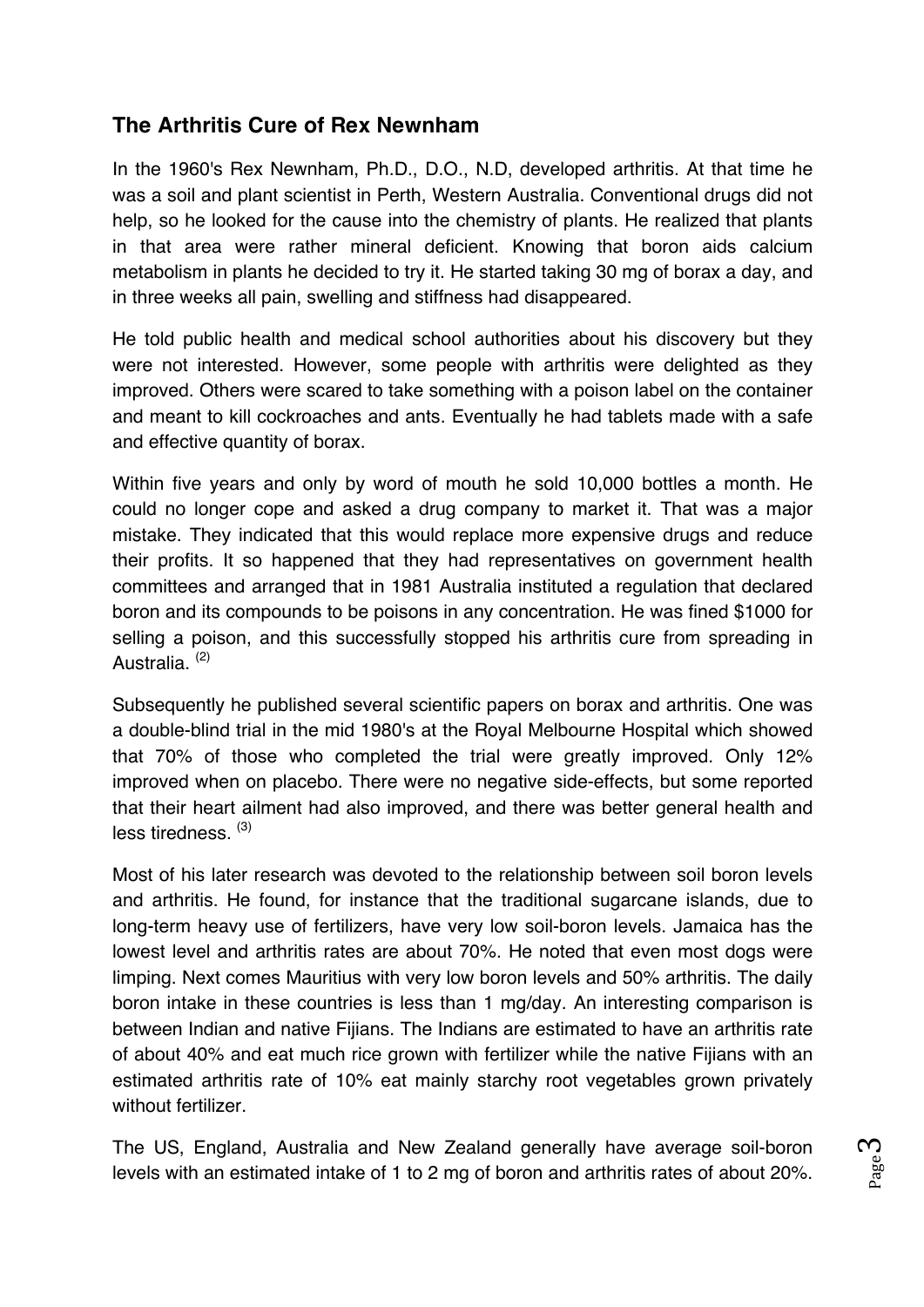But Carnarvon in Western Australia has high boron levels in soil and water, and the arthritis rate is only 1%. It is similar in a place called Ngawha Springs in New Zealand with very high boron levels in the spa water which is curative for arthritis. Actually all spas reputedly curing arthritis have very high boron levels. These are also high in Israel with an estimated daily boron intake of 5 to 8 mg and only 0.5 - 1% arthritis.

Bone analysis showed that arthritic joints and nearby bones had only half the boron content of healthy joints. Equally, synovial fluid that lubricates joints and provides nutrients to the cartilage is boron deficient in arthritic joints. After boron supplementation bones were much harder than normal and surgeons found them more difficult to saw through. With additional boron bone fractures heal in about half the normal time in both man and animal. Horses and dogs with broken legs, or even a broken pelvis, have fully recovered.

Borax is also effective with other forms of arthritis, such as Rheumatoid Arthritis, Juvenile Arthritis, and Lupus (Systemic Lupus Erythematosus). For instance Dr Newnham saw a young girl aged 9 months with juvenile arthritis. He was able to cure her in 2 weeks.

He wrote that commonly people can get rid of their pain, swelling and stiffness in about 1 to 3 months. Then they can reduce treatment from 3 to 1 boron tablet (each 3 mg) per day as a maintenance dose so that they can avoid any future arthritis. He also stated that patients with rheumatoid arthritis commonly experienced a Herxheimer reaction and that this is always a good prognostic sign. They must persevere and in another 2 or 3 weeks the pain, swelling and stiffness will be gone.  $(4,5)$ 

I found this statement not only interesting but also surprising. The Herxheimer reaction is an early aggravation of symptoms with increased pain. It is commonly due to toxins released by killed Candida and mycoplasma. This is very common with antimicrobial therapy, and borax definitely is an exceptionally good and strong fungicide. What surprises me, however, is that this fungicidal effect is already present at this rather low dose of 75 to 90 mg of borax. Equally surprising is the finding that also up to 30% of those with osteoarthritis experienced a Herxheimer reaction, suggesting that the border between osteoarthritis and rheumatoid arthritis is rather fluid. I believe that in long-standing and especially resistant cases it will be advisable to use other antimicrobials in addition. For co-factors in arthritis treatment also see my article Arthritis and Rheumatism or the booklet OVERCOMING ARTHRITIS.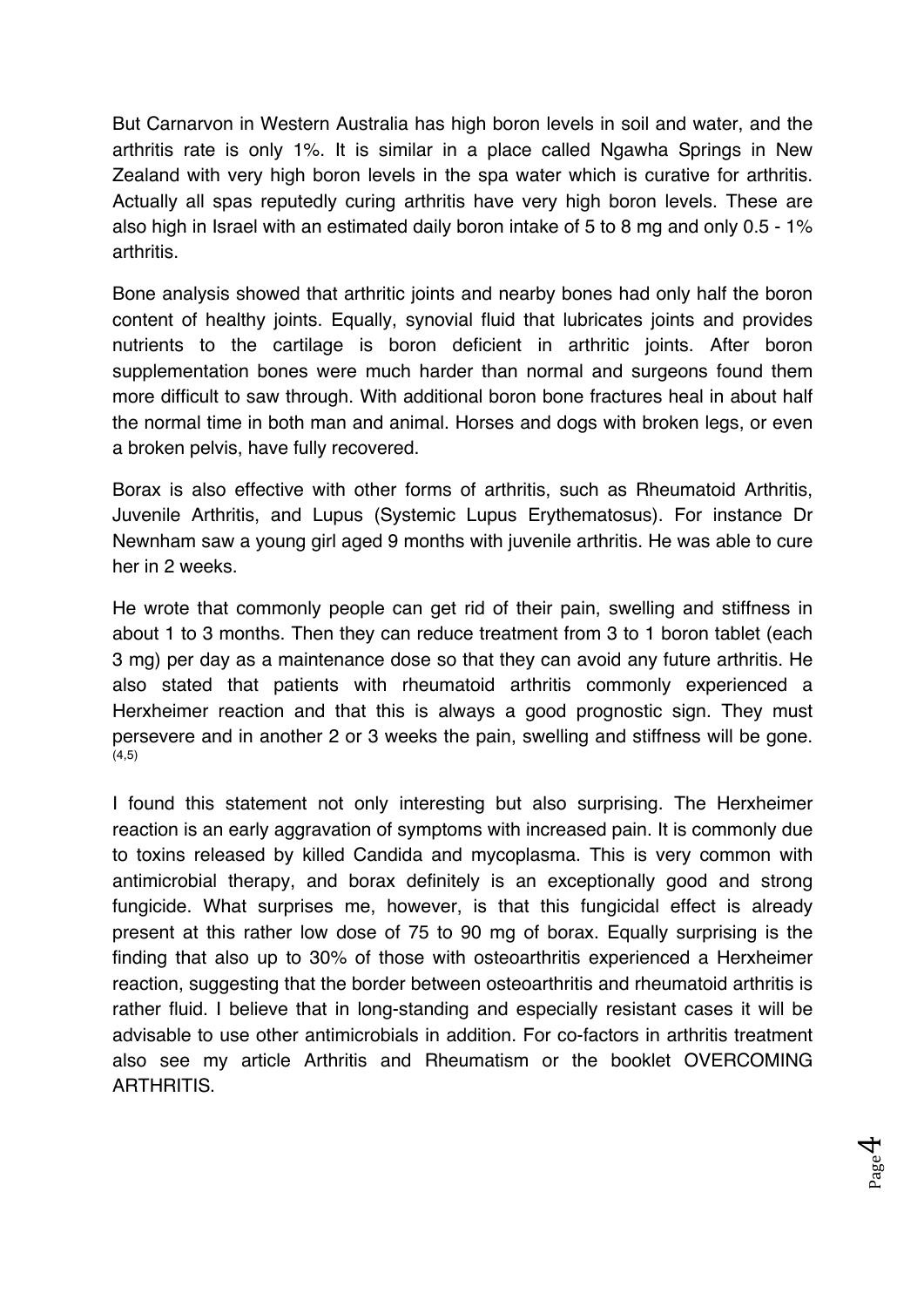# **Osteoporosis and Sex Hormones**

Boron deficiency causes greatly increased amounts of calcium and magnesium to be lost with the urine. A borax supplement will reduce the daily loss of calcium by nearly 50%. As this calcium comes mainly from resorbed bone and teeth, boron deficiency may be the most important factor in causing osteoporosis and tooth decay.

It has been estimated that 55% of Americans over 50 have osteoporosis and of these about 80% are women. Worldwide 1 in 3 women and 1 in 12 men over the age of 50 may have osteoporosis, and this is responsible for millions of fractures each year. Rats with osteoporosis were given a boron supplement for 30 days with the result that their bone quality was now comparable with that of the healthy control group and of a group supplemented with oestradiol (6)

The beneficial effect of borax on bones seems to be due to two interrelated effects: a higher boron content of the bones which makes them harder, and a normalisation of sex hormones which stimulates the growth of new bone. Low oestrogen levels after menopause are thought to be the main reason why so many older women develop osteoporosis. In men testosterone levels decline more gradually which seems to be reflected in their later onset of osteoporosis as a group.

Research has now shown that boron supplementation in postmenopausal women doubles the blood level of the most active form of oestrogen, 17-beta oestradiol, to the level found in women on oestrogen replacement therapy. Equally, the blood levels of testosterone more than doubled  $(7)$ . With HRT there is a higher risk of breast or endometrial cancer which is not known to happen with hormones produced by the body as with borax supplementation.

Some women get premenstrual problems because oestrogen levels are too high and progesterone too low, and therefore may be afraid of using boron. However, I found no evidence that boron raises oestrogen above normal healthy levels. Boron may balance levels of sex hormones similar to the action of maca root powder. Maca acts on the pituitary gland not only to increase but also to balance our sex hormones and seems to stimulate our own progesterone production as needed.

A recent study in younger men (29 - 50) showed that the level of free testosterone (the form that matters most) had risen by one third after a daily supplementation of about 100 mg of borax for one week  $(8)$ . This is of special interest for bodybuilders.

Contrary to the medical preference of chemically castrating men with prostate cancer, research with boron has shown that elevated testosterone levels are beneficial by shrinking prostate tumours and PSA levels, PSA being a marker for tumours and inflammation in the prostate. Also significantly improved memory and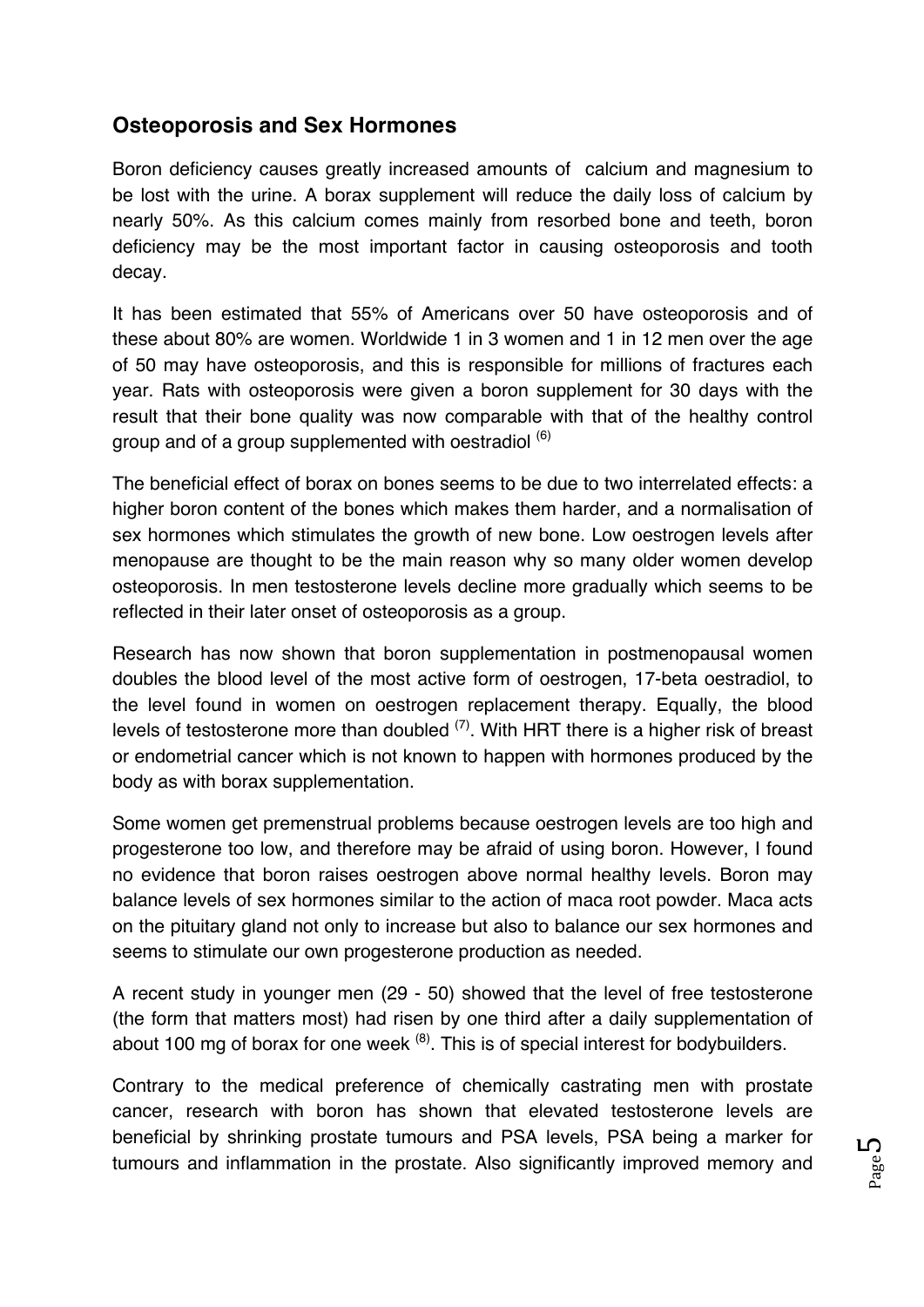cognition in elderly individuals may be partly due to increased levels of sex hormones and partly to improved membrane functions of brain cells <sup>(9).</sup>

I have been asked about boron supplementation for women with oestrogen-sensitive breast cancer. Breast cancer is related to calcifications in the breast. In my opinion it is more important to normalize the calcium-magnesium metabolism and cellular membrane functions rather than feel restricted by a possibly faulty medical concept, especially as I believe that cancer can usually be controlled with long-term antimicrobial therapy. Therefore I would use boron as well as maca in this case.

# **Fungi and Fluoride**

Being such an excellent fungicide it is not surprising that borax is being successfully used to treat Candida. There is much interesting information on an Earth Clinic forum called Borax Cures<sup>(10)</sup>. With low to medium-weight people use 1/8 teaspoon of borax powder and with heavier weight 1/4 teaspoon per litre of water. One drinks the water spaced out during the day, and does this for 4 or 5 days a week as long as required.

Many contributors wrote that it cured or greatly helped them. So for instance this post: "I also have psoriasis, so maybe the soreness in my joints is the psoriatic arthritis creeping in. I thought, after reading about borax here on this forum, I would give it a try. OMG! In one day, the soreness in my knees has vanished! .... Also, my psoriasis seems a lot better after 2 days drinking 1/4 tsp borax in 1 litre of water per day."

Another one about toe fungus: "He wet his feet and then took a handful (of borax) and rubbed it all over his feet. He said it stopped itching immediately! He was stunned. A few weeks later I asked him how his athletes foot was and he said: oh wow! it hasn't come back! that stuff totally cured it !!!"

Other enthusiastic posts were about vaginal thrush. Borax appeared to be more effective than other remedies. Commonly one large gelatine capsule filled with borax or boric acid was inserted at bedtime for several nights or up to 2 weeks. Alternatively the powder can be mixed with cool solidified coconut oil as a bolus or suppository.

A recent scientific study  $(11)$  confirms these positive observations with vaginal thrush. Boric acid at the dose of a filled capsule worked even in cases of drug-resistant Candida and against all the tested pathogenic bacteria. Because of the greater dilution, a douche may not be strong enough for bacteria and drug-resistant Candida but it should work for normal Candida. Borax, due to its alkalinity, was more effective than boric acid.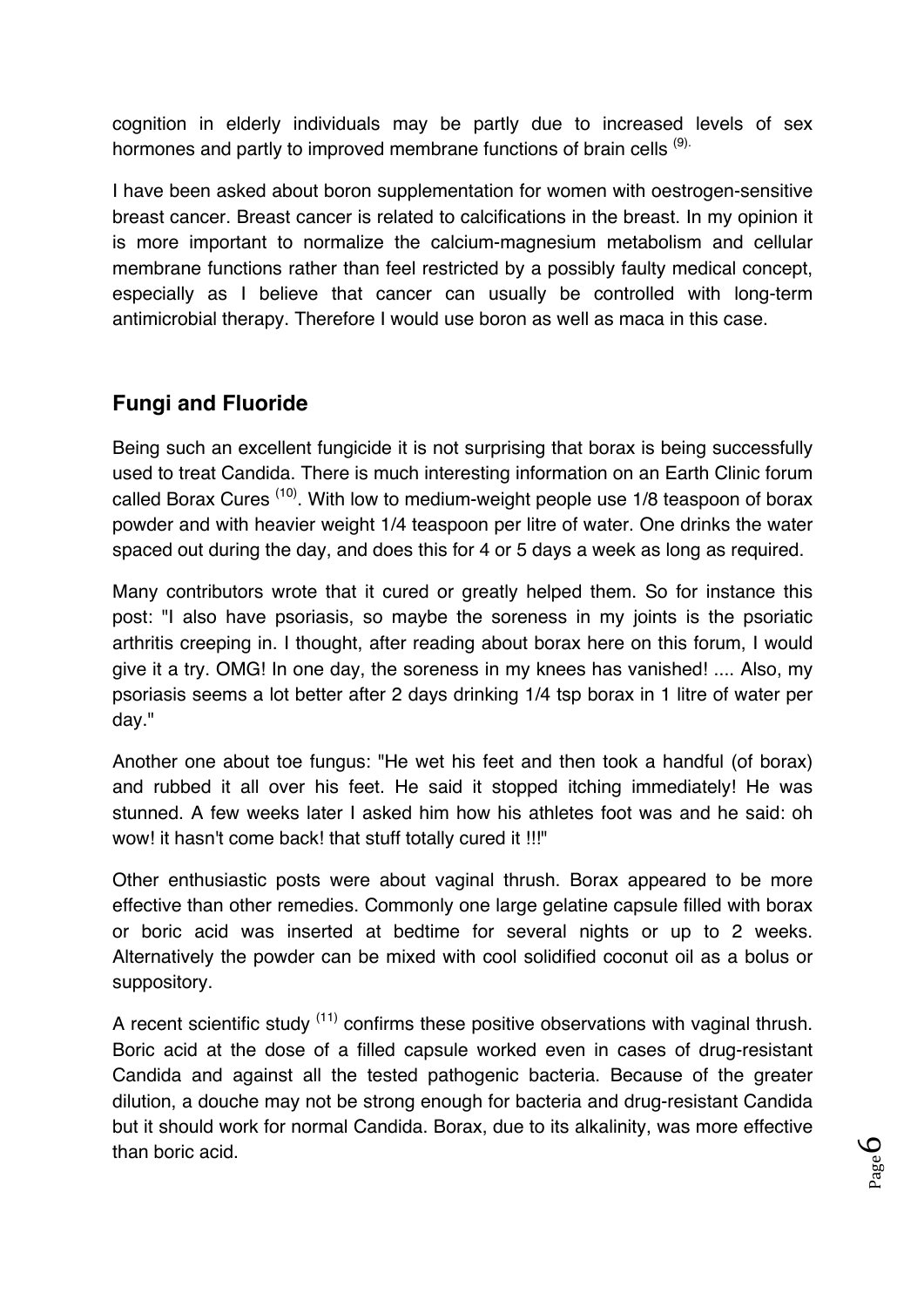In normal healthy conditions Candida exists as harmless oval yeast cells. When challenged, chains of elongated cells called pseudohyphae develop, and finally strongly invasive long, narrow and tube-like filaments called hyphae. These damage the intestinal wall, and cause inflammation and Leaky Gut Syndrome. Pseudohyphae and hyphae can be seen in the blood of individuals with cancer and autoimmune diseases. Candida can also form tough layers of biofilm. This same study shows that boric acid/borax inhibits the formation of biofilms and also the transformation of harmless yeast cells into invasive hyphal form. In other articles I have shown that this process, commonly initiated by antibiotics, is a basic cause of most of our modern diseases, and this makes borax and boric acid primary health remedies. But this article shows that there are many more reasons to give them a top rating.

A scientific review in 2011 concluded: "... boric acid is a safe, alternative, economic option for women with recurrent and chronic symptoms of vaginitis when conventional treatment fails..."  $(12)$ . But as it is so much better than drugs why not use it as a first option, or use the even more effective borax?

Another study from Turkey<sup>(13)</sup> shows the protective effect of boric acid on food contaminated with mycotoxins, especially fungal aflatoxins. Among these, Aflatoxin B1 (AFB1) causes extensive DNA damage and is the most potent carcinogen ever tested, especially affecting liver and lungs, also causing birth defects, immunotoxicity and even death in farm animals and humans. Boric acid treatment was protective and led to increased resistance of DNA to oxidative damage induced by AFB1. The strong antifungal action of boric acid is, of course, the reason why it has traditionally been used as a food preservative.

Borax, similar to the equally endangered Lugol's iodine solution, can also be used to remove accumulated fluoride and heavy metals from the body  $(14)$ . Fluoride not only causes bones to deteriorate, but also the pineal gland to calcify and the thyroid to become underactive. Borax reacts with fluoride ions to form boron fluorides which are then excreted in the urine.

In a Chinese study borax was used to treat 31 patients with skeletal fluorosis. The amount was gradually increased from 300 to 1100 mg/day during a three month period, with one week off each month. The treatment was effective with 50 to 80% improvement.

One forum contributor suffered with Fibromyalgia/Rosacea, chronic fatigue and TMJ for over 10 years which she believed were caused by fluoride. She used 1/8 tsp of borax and 1/8 tsp of sea salt in a litre of de-chlorinated water, and drank this for 5 days each week. Within two weeks her face cleared, the redness faded, body temperature normalized, energy level increased, and she steadily lost excess weight. The only side-effect was an initial aggravation of her Rosacea symptoms.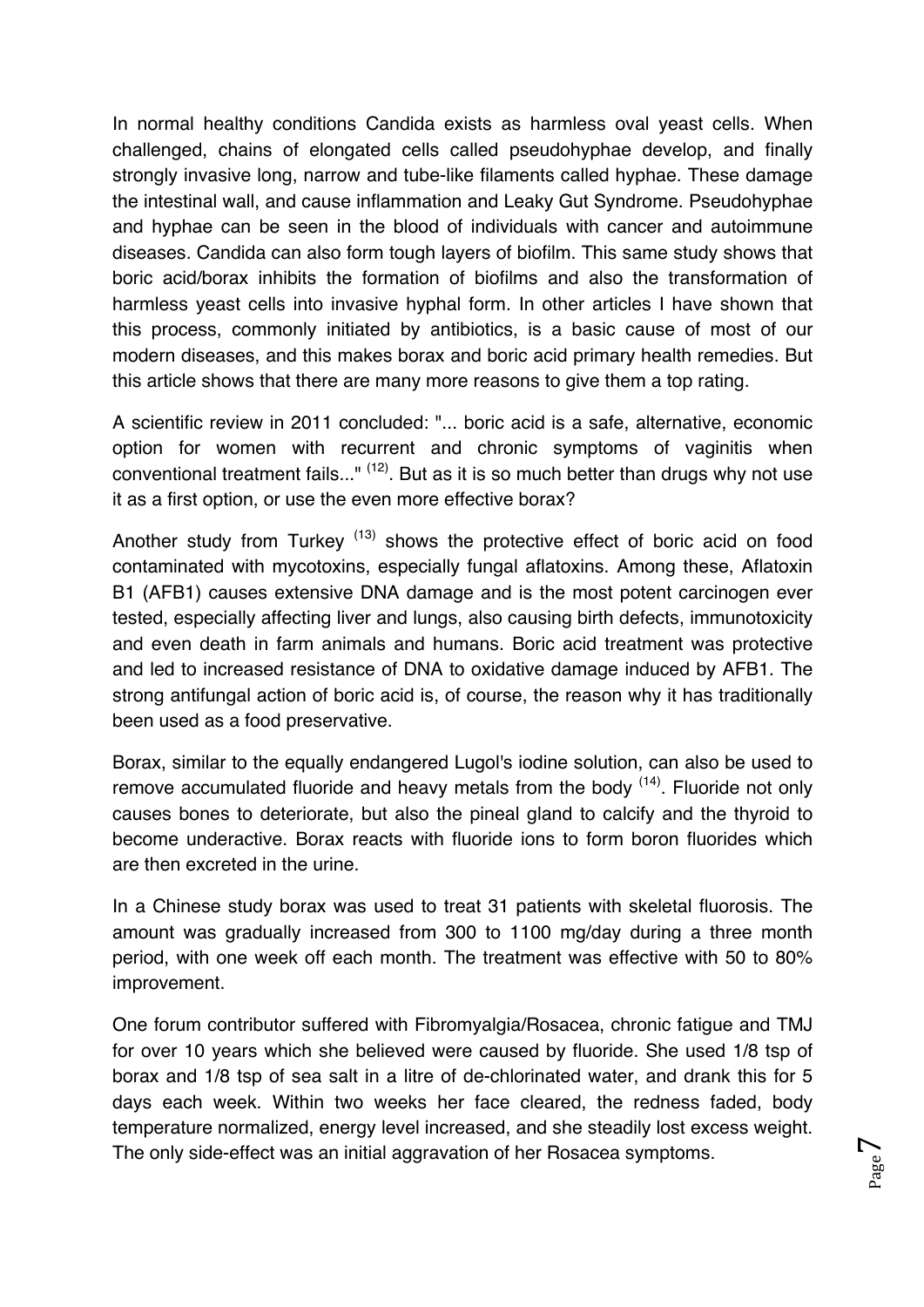Another post: "7 years ago thyroid cancer, the next year adrenal fatigue, then early menopause, the following year uterine prolapse followed by hysterectomy - the following year fibromyalgia and neuropathy. Early Childhood was fluorinated water along with fluoride tablets. Fall of 2008 I was looking at total disability. I could barely walk and couldn't sleep because of the pain and was throwing up daily from the pain in my back. ... After reading about fluoride I came to understand where all of my problems originated. ... I began the borax detox of 1/8 tsp in a litre of water and within 3 days my symptoms were almost gone."

### **Calcium-Magnesium Metabolism**

There is antagonism as well as cooperation between calcium and magnesium. About half of the total body magnesium is found in bones and the other half inside the cells of tissues and organs. Only 1% is in the blood, and the kidneys try to keep this levels constant by excreting more or less with the urine.

In contrast, 99% of calcium is in bones, and the rest in the fluid outside of cells. Muscles contract when calcium moves into the cells, and they relax when calcium is again pumped out and magnesium moves in. This cellular pump requires much energy to pump calcium out, and if cells are low in energy, then calcium may accumulate inside cells. Low cellular energy may be due to Candida, faulty sugar or fat metabolism, deficiencies, or accumulating metabolic wastes and toxins.

This then leads to only partial relaxation of the muscles with stiffness, a tendency to cramps, and poor blood and lymph circulation. The problem gets worse the more calcium moves from bones into soft tissue. Nerve cells can also accumulate calcium, leading to faulty nerve transmission, in the lens it causes cataracts, hormonal output keeps reducing as endocrine glands increasingly calcify, and all other cells become handicapped in their normal functions. In addition it causes intracellular magnesium deficiency. Magnesium is needed to activate countless enzymes, and a deficiency leads to inefficient and blocked energy production.

A further problem is that excess calcium damages the cell membrane and makes it difficult for nutrients to move in and wastes to move out. When the intracellular calcium level gets too high the cell will die.

Here we can see the importance of boron as a regulator of cell membrane functions, especially in regard to movements of calcium and magnesium. With boron deficiency too much calcium moves into the cell while magnesium cannot move inside to displace it. This is the condition of old age and of the boron-deficiency diseases leading up to it.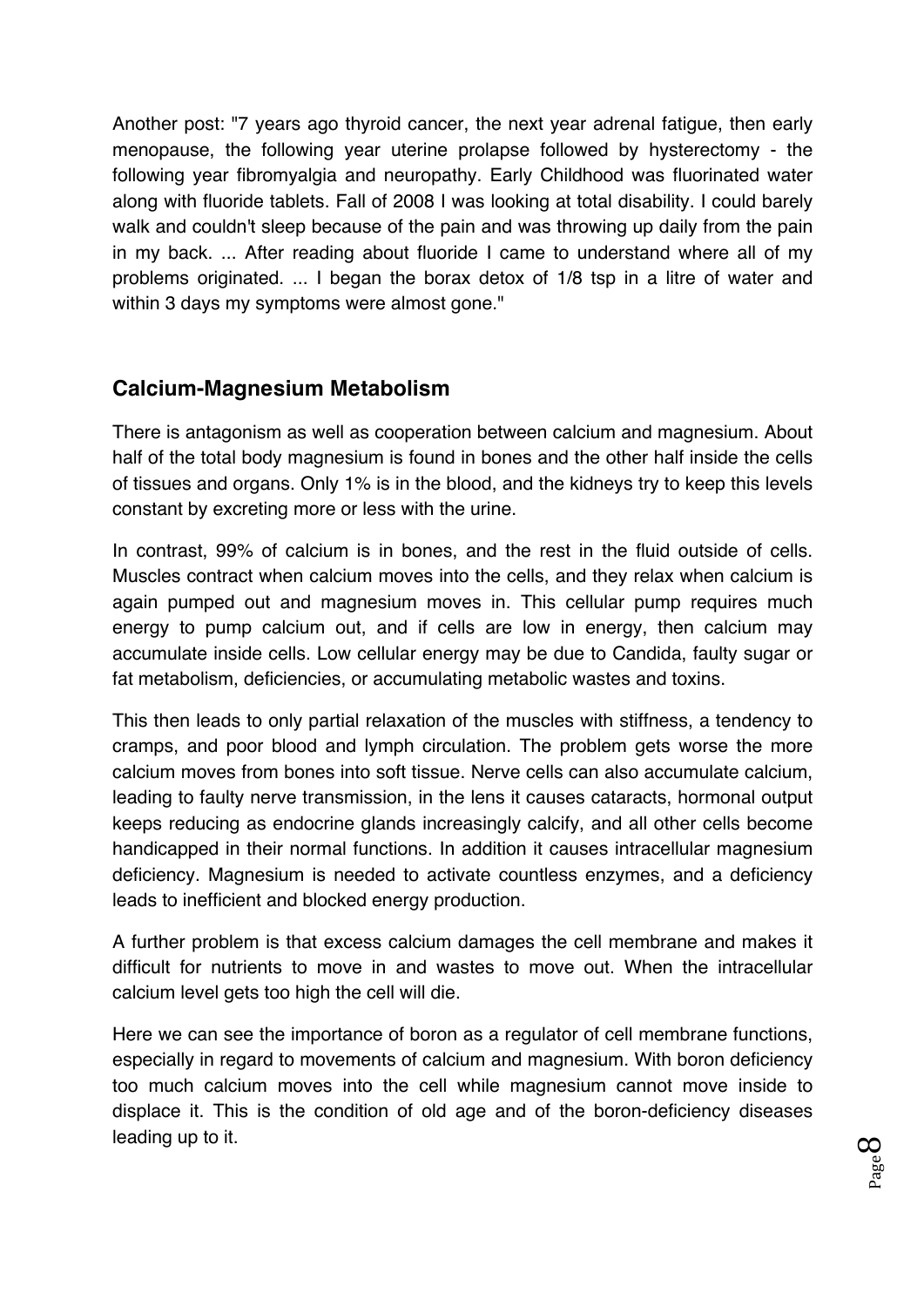While in good health and especially in younger years a calcium - magnesium ratio of 2 : 1 is normal and beneficial and supplied with a good diet. But with increasing age, boron deficiency and resulting disease conditions we need progressively less calcium and more magnesium.

For boron to be fully effective in reversing tissue calcification ample magnesium is required. For elderly individuals I recommend 400 to 600 mg of magnesium together with the daily borax supplementation spaced out during the day, and with protracted joint problems additional trans-dermal magnesium. However, oral magnesium may need to be adjusted according to its laxative effect. I am doubtful whether calcium supplements are needed and beneficial, even in case of osteoporosis. In my view these individuals have plenty of calcium stored in soft tissues where it does not belong, and supplementing boron and magnesium is expected to redeposit this misplaced calcium into bones. I regard the medical focus on a high calcium intake as a prescription for accelerated aging.

# **What and How Much to Use**

In some countries (e.g. Australia, NZ, USA) borax can still be found in the laundry and cleaning sections of supermarkets. There is no "food-grade" borax available or necessary. The label usually states that it is 99% pure which is safe to use, and is the legal standard for agricultural grade borax. Up to 1% mining and refining residues are permitted. Boric acid, if available, may be used at about ⅔ the dose of borax.

Firstly dissolve a lightly rounded teaspoonful (5-6 grams) of borax in 1 litre of good quality water free of chlorine and fluoride. This is your concentrated solution. Keep the bottle out of reach of small children.

• Standard dose = 1 teaspoon (5 ml) of concentrate. This has 25 to 30 mg of borax and provides about 3 mg of boron. Take 1 dose per day mixed with drink or food. If that feels right then take a second dose with another meal. If there is no specific health problem or as a maintenance dose you may continue indefinitely with 1 or 2 doses daily.

If you do have a problem, such as arthritis, osteoporosis and related conditions, menopause, stiffness due to advancing years, and also to improve low sex hormone production, increase intake to 3 or more spaced-out standard doses for several months or longer until you feel that your problem has sufficiently improved. Then drop back to 1 or 2 doses per day.

If you want to try the higher doses recommended by Earth Clinic for treating Candida and removing fluoride from the body - using your bottle of concentrated solution: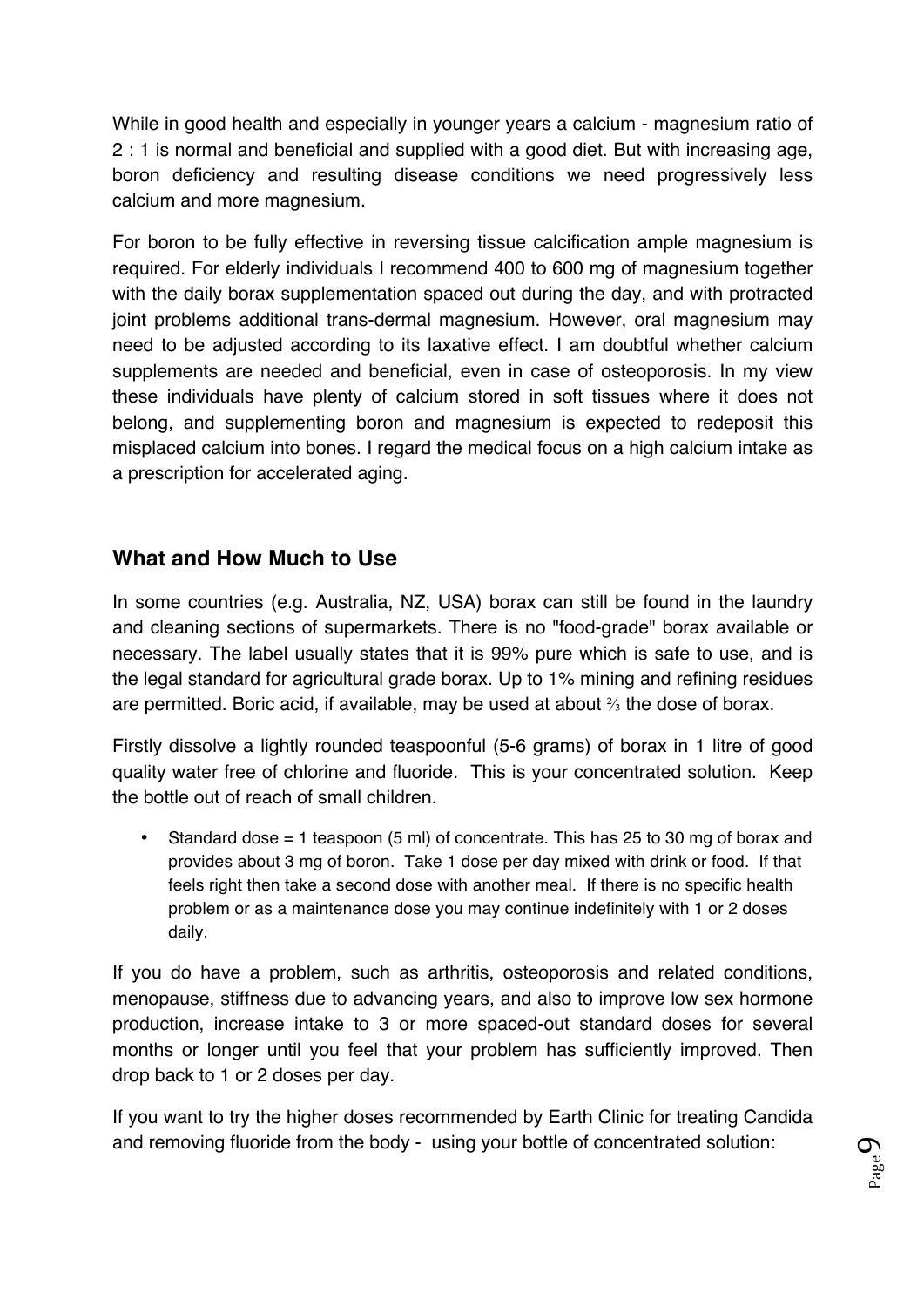- Lower dose for low to normal weight 100 ml (= 1/8 teaspoon of borax powder); drink spaced out during the day.
- Higher dose for heavier individuals 200 ml (= 1/4 teaspoon of borax powder); drink spaced out during the day.

Always start with a standard dose and increase gradually to the intended maximum. Take the maximum amounts for 4 or 5 days a week as long as required.

Borax is rather alkaline and in higher concentrations has a soapy taste. You may disguise this with lemon juice, vinegar or ascorbic acid. Keep the bottle with the concentrated solution out of reach of small children.

Borax and boric acid have been classified as reproductive poisons in Europe, and since December 2010 are no longer available to the public within the EU. Presently borax is still available in Switzerland <sup>(15)</sup>, but shipment to Germany is not permitted. In Germany a small amount (20 - 50 grams) may be ordered through a pharmacy as ant poison, it will be registered.

Boron tablets can be bought from health shops or the Internet, commonly with 3 mg of boron. These contain tightly bound boron not present in ionic form as with borax or boric acid. While suitable as a general boron supplement, I do not expect them to work against Candida and mycoplasmas, or as a quick arthritis, osteoporosis or menopause cure. Most scientific studies and individual experiences were with borax or boric acid. To improve effectiveness I recommend 3 or more spaced-out boron tablets daily for an extended period combined with sufficient magnesium and a suitable antimicrobial program <sup>(16)</sup>.

# **Possible Side-Effects**

While side-effects from pharmaceutical drugs tend to be negative and often dangerous, with natural medicine such as borax therapy these are usually healing reactions with beneficial long-term effects. Most common is the Herxheimer reaction from eliminating Candida.

In some of the above forum posts rapid improvement was experienced within days. This is always a functional response. High cellular calcium levels cause muscle contraction with cramps or spasms as a common cause of pain. Boron, especially together with magnesium, can rapidly relax these muscles and take away the pain.

However, with long-standing severe calcifications a large amount of calcium cannot be redistributed in a short time. This leads to increased calcium levels in the affected area, especially the hips and shoulders, and can cause problems for a considerable time, such as a tendency to severe cramping and pain, or problems with the blood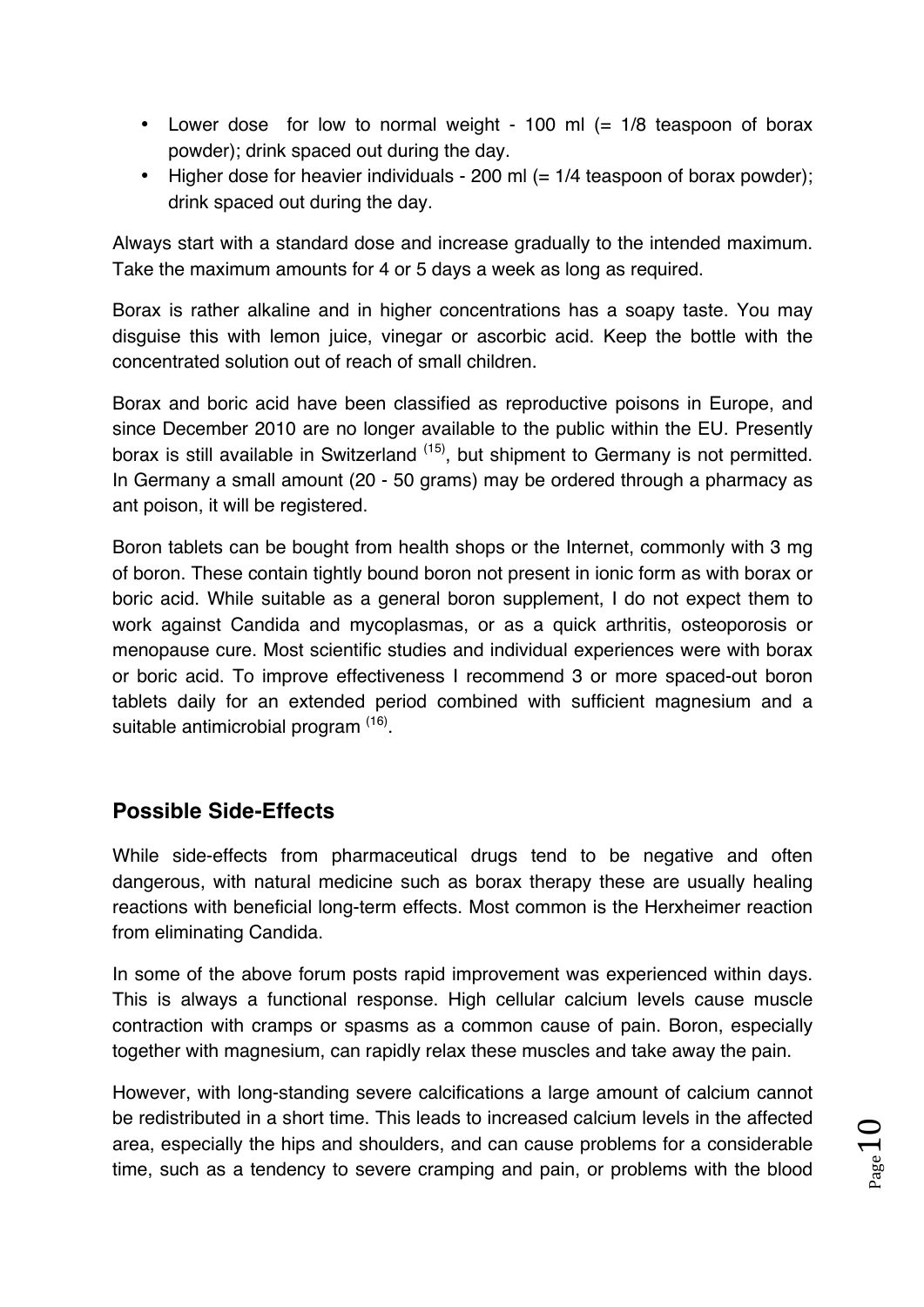circulation, or nerve transmission. Nerve-related effects in hands and feet may be numbness, or reduced sensitivity or feeling in the skin. Higher amounts of calcium and fluoride passing through the kidneys may cause temporary kidney pain. Such healing reactions cannot be avoided when aiming for a higher level of health.

Whenever you experience an unpleasant effect reduce or temporarily stop borax intake until the problem subsides. Then gradually start increasing again. Helpful additional measures are a greatly increased fluid intake, using more organic acids such as lemon juice, ascorbic acid or vinegar, and improving lymph flow as with rebounding, walking or inverted positions.

# **Toxicity Issues**

Government health agencies are concerned about boron toxicity. You might be concerned as well if you read the following, pertaining to sodium chloride or table salt  $(17)$ : 'Acute oral toxicity (LD50 - the dose at which half of the tested animals die): 3,000 mg/kg [Rat]. Chronic Effects on Humans: Mutagenic for mammalian somatic cells. Slightly hazardous in case of skin contact, ingestion or inhalation. Lowest Published Lethal Oral Dose in Man: 1000 mg/kg. Causes adverse reproductive effects in humans (fetotoxicity, abortion) by intraplacental route, may increase risk of Toxemia of Pregnancy in susceptible women. May cause adverse reproductive effects and birth defects in animals, particularly rats and mice - fetotoxicity, abortion, musculoskeletal abnormalities, and maternal effects (on ovaries, fallopian tubes). May affect genetic material (mutagenic). Ingestion of large quantities can irritate the stomach with nausea and vomiting. May affect behavior (muscle spasicity/contraction, somnolence), sense organs, metabolism, and cardiovascular system. Continued exposure may produce dehydration, internal organ congestion, and coma.'

Now compare the sodium chloride toxicity with the Material Safety Data Sheet or MSDS for borax <sup>(18)</sup>: 'Low acute oral toxicity; LD50 in rats 4,500 to 6,000 mg/kg of body weight. Reproductive/developmental toxicity: Animal feeding studies in rat, mouse and dog, at high doses, have demonstrated effects on fertility and testes. Studies with boric acid in the rat, mouse and rabbit, at high doses, demonstrate developmental effects on the fetus, including fetal weight loss and minor skeletal variations. The doses administered were many times in excess of those to which humans would normally be exposed. No evidence of carcinogenicity in mice. No mutagenic activity was observed in a battery of short-term mutagenicity assays. Human epidemiological studies show no increase in pulmonary disease in occupational populations with chronic exposures to borate dust and no effect on fertility.'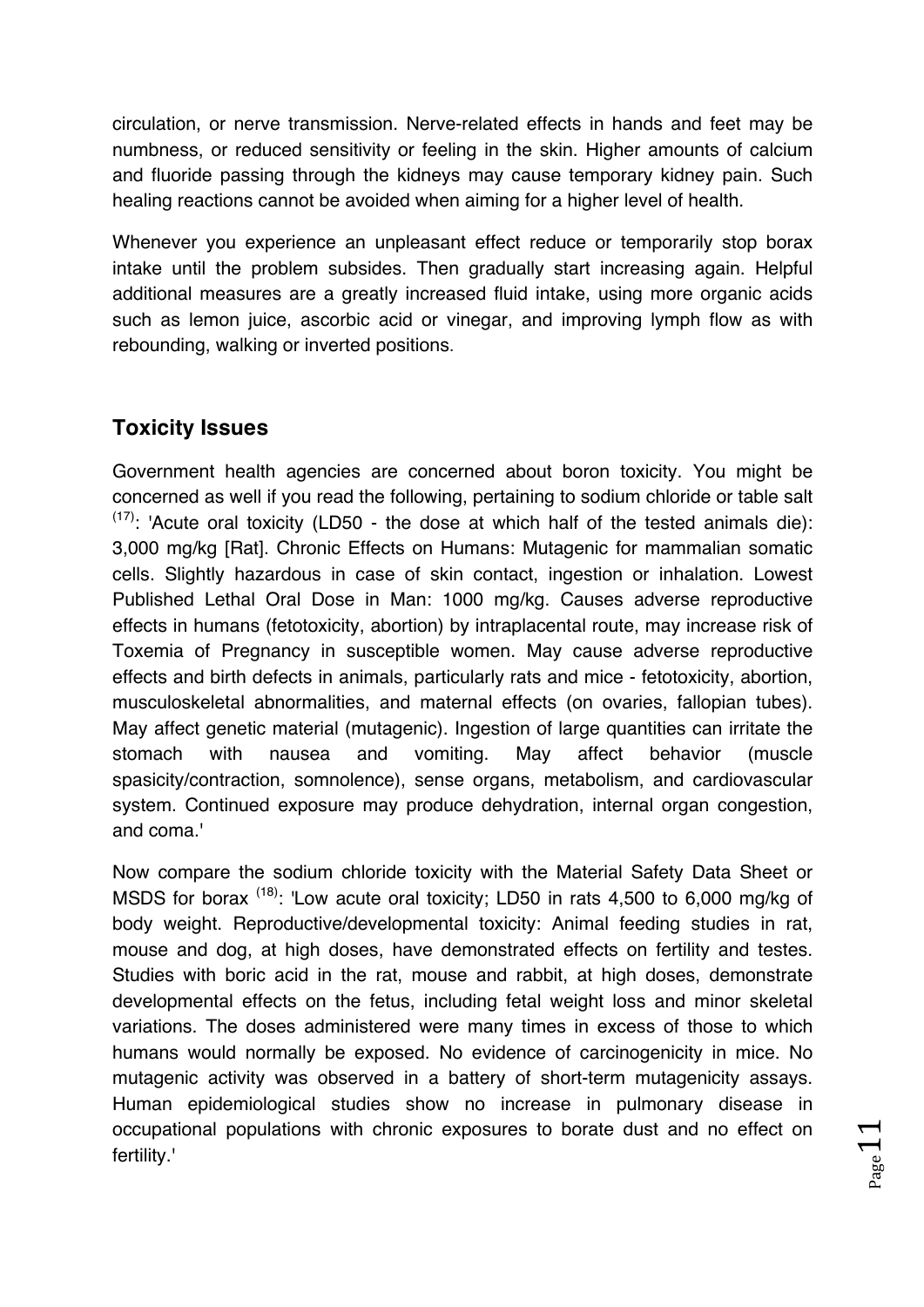Here you see that table salt is 50 to 100% more toxic than borax, it changes the genetic material and is mutagenic, while borax is harmless in this regard. Infants are most at risk from high borax ingestion. It has been estimated that 5 to 10 grams can cause severe vomiting, diarrhoea, shock and even death, but it also says that lethal doses are not well documented in the literature.

The following toxicity data are from documents of the US Environmental Protection Agency and the Centers for Disease Control<sup>(19, 20)</sup>.

A review of 784 accidental human poisonings from 10 - 88 grams of boric acid reported no fatalities, with 88% of cases being asymptomatic, meaning they did not notice anything. However, gastrointestinal, cardiovascular, hepatic, renal, and central nervous system effects, dermatitis, erythema, and death have been observed in some children and adults exposed to more than 84 mg boron/kg, corresponding to more than 40 grams of borax for 60 kg of body weight.

Animal studies have identified reproductive toxicity as the most sensitive effects of boron ingestion. Exposure of rats, mice, and dogs for several weeks showed some damage to the testes and sperm at doses of more than 26 mg boron/kg which corresponds to 15 grams of borax/day for 60 kg body weight.

Most at risk is the developing foetus, and in the studied animals rats were most affected. In one study slight reductions in the foetal body weight were already found at 13.7 mg boron/kg/day used during pregnancy. The no effect dose was set at less than 13.7 mg/kg/day corresponding to about 7 grams of borax per day for 60 kg body weight. With an added safety factor a no effect value of 9.6 mg boron/kg/day was calculated corresponding to 5 grams of borax for 60 kg.

However, a rat study lasting for 3 generations found no reproductive toxicity or effect on the parents or offspring at 30 mg boron/kg/day. This dose corresponds to 17 grams of borax for 60 kg ingested for 3 generations! In another 3-generation study no problem was found at 17.5 mg boron/kg/day, corresponding to 9 grams of borax/60 kg, while the next higher tested dose of 58.5 mg/kg/day, corresponding to 30 grams of borax/60 kg, resulted in infertility. Therefore we can assume that the safe reproductive dose is up to about 20 grams/60 kg/day.

Human studies of the possible association between impaired fertility and high boron levels in water, soil and dust in a Turkish populations, and boron mining and processing workers, found no effect. One study even reported elevated fertility rates in borax production workers as compared to the U.S. national average.

All this is important because possible reproductive toxicity is the official reason for the present assault on borax. The sodium chloride MSDS mentioned above also states: "While sodium chloride has been used as a negative control in some reproductive studies, it has also been used as an example that almost any chemical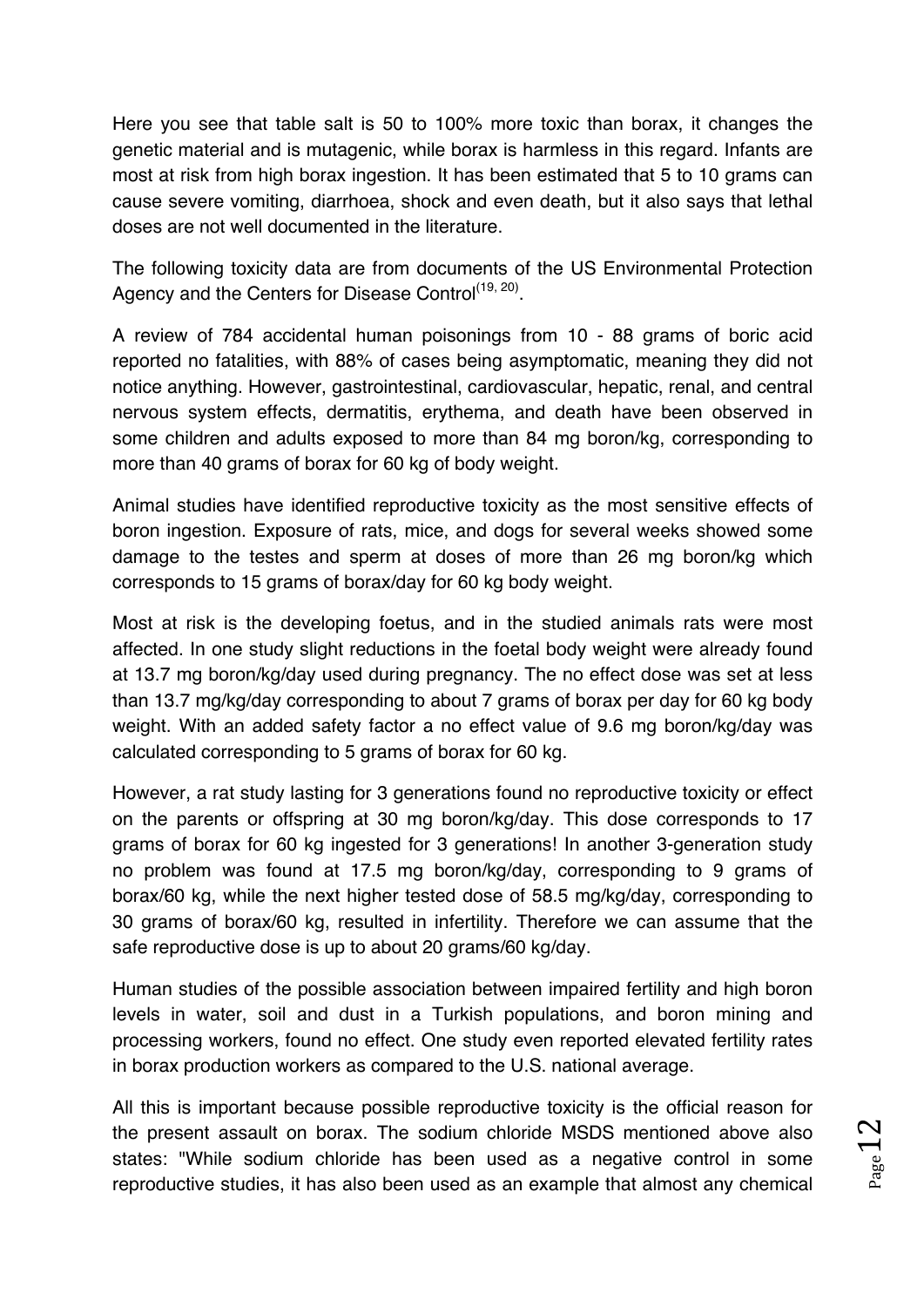can cause birth defects in experimental animals if studied under the right conditions." Keep this in mind when you read the following.

# **The Assault on Borax**

Arthritis in its various forms and its close relative osteoporosis affect about 30% of the population in developed countries. Osteoporosis is responsible for more long term hospital care than any other individual disease. This is due to the very high incidence of fractures, and especially the protracted nature of hip fractures. This is a main source of income for the medical-pharmaceutical system. If the boronmagnesium cure for these diseases should become widely known, this vital income stream would dry up and the system collapse. As this is the biggest and most profitable industry in the world, this cannot be allowed to happen.

When Dr Newnham discovered the boron-arthritis cure it was not a big problem for the pharmaceuticals because news travelled slowly and was easily suppressed. This is very different now with Internet communication. Most research funding comes from the pharmaceutical industry, and nothing has come forward to duplicate Dr Newnham's findings and other positive osteoporosis studies. Instead, funding goes into the development of patentable boron drugs for limited application as in chemotherapy, or even to discredit boron. A test-tube experiment found that a relatively low dose of about 4 grams of borax can damage lymphocytes, just like an earlier test-tube study showed that vitamin C supplements are toxic. Most positive borax studies now come from China, Japan and Turkey.

Furthermore, PubMed is a publicly funded search facility for bio-medical research publications. While other articles for Newnham R.E. and Zhou L.Y. are still listed, the two important borax publications mentioned earlier - about the arthritis trial at the Royal Melbourne Hospital and the treatment of skeletal fluorosis in China - are no longer listed, but they belong there and obviously had been there originally. I suspect that they have been deliberately removed to prevent them from being quoted in other research.

In addition, increasing effort goes into publicly demonizing borax for its alleged reproductive and infant toxicity. As an example I recently read an article by a 'senior scientist' of the supposedly 'green' Environmental Working Group. In it the perceived dangers of borax were so exaggerated that most comments in effect said: "Thank you for opening my eyes. I did not know how poisonous and dangerous borax is, I certainly will not use it anymore in my laundry, or for cleaning my toilet and kitchen" .

This is obviously a deliberate campaign to make people grateful for banning borax from public sale. For laundry and cleaning purposes Borax Substitute now replaces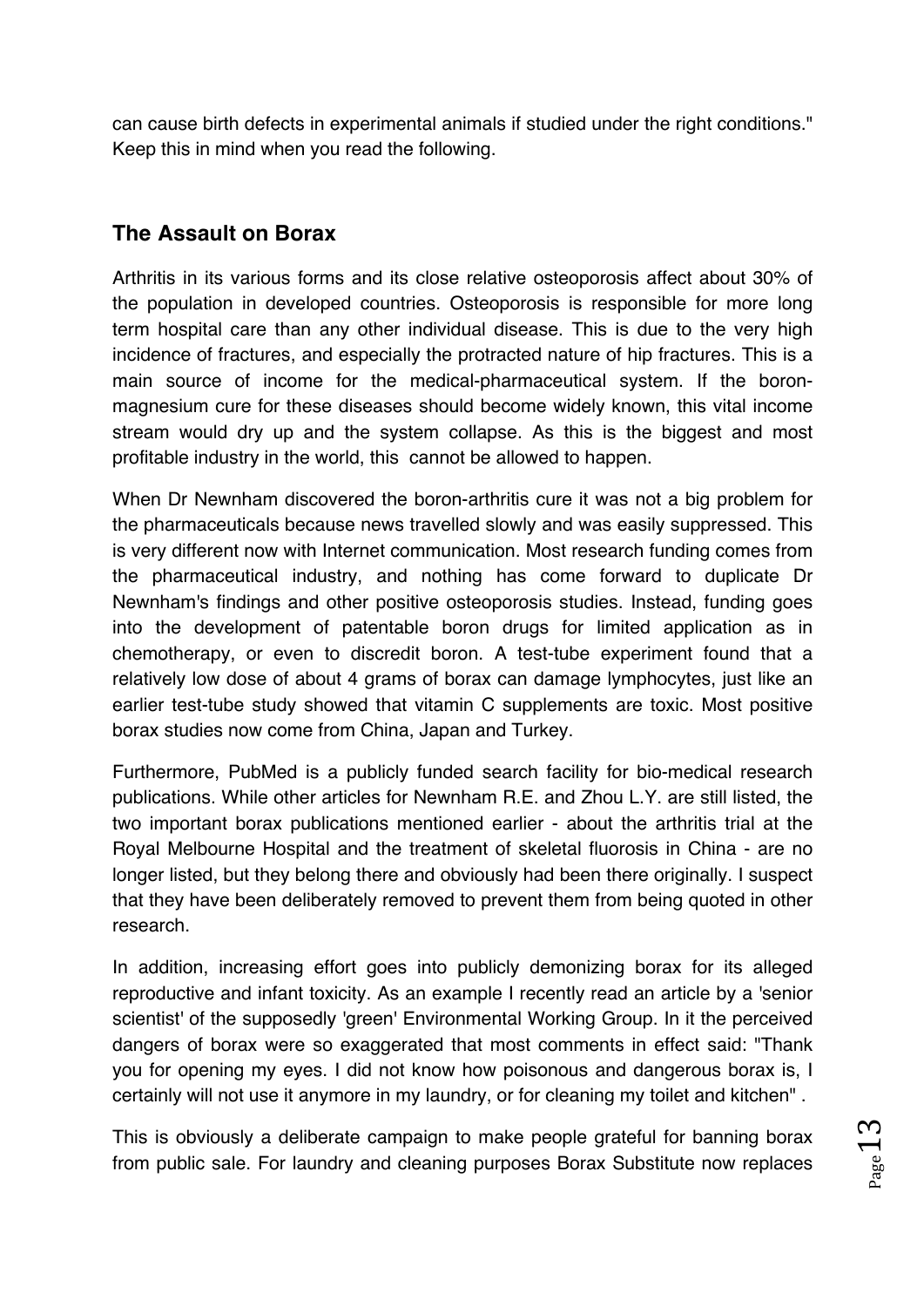the product previously sold as Borax. The EU has spearheaded this campaign. In June 2010 borax and boric acid were reclassified as "Reprotoxic Category 2", suggesting that they may be harmful to the reproductive functions of humans in high doses, and the product package must display the skull and crossbones symbol. From December 2010 these products were no longer available for public sale within the EU. While this classification now applies for all of Europe, non-EU countries still have some leeway in regard to public sales. This initiative is part of a Globally Harmonized System of Classification and Labelling of Chemicals (GHS) which is to be implemented as soon as possible. Australia is well-advanced on preparing regulations to implement the GHS for industrial chemicals, with new regulations expected in 2012<sup>(21)</sup>

The European Chemicals Agency gave as reason for their reclassification of boron products (paraphrased):

'The available data do not indicate major differences between laboratory animals and humans, therefore it must be assumed that the effects seen in animals could occur in humans as epidemiological studies in humans are insufficient to demonstrate the absence of an adverse effect of inorganic borates on fertility. 17.5 mg boron/kg/day was derived as a NOAEL (no event level) for male and female fertility. For the rat decreased foetal weight occurred at 13.7 mg boron/kg/day, and a safe limit of 9.6 mg/kg/day has been derived.<sup> $(22)$ </sup>

What they are really saying is this: 'While we have no human data, animal studies suggest that for adult reproductive functions a daily ingestion of about 2 teaspoons of borax is safe. But to be absolutely sure that no-one is harmed, we will ban it totally.' Importantly, this ruling is not related to borax in foods or supplements where it is already banned, but only for general use as in laundry or cleaning products or as insecticides. Because borax is not readily inhaled or absorbed through intact skin, it is difficult to see how even a few milligrams daily could get into the body with the conventional use. If the same standard would apply to other chemicals there would be none left.

The key study in this assessment was published in 1972. Why is this being dug up now to justify banning borax when it was of no concern for the past 40 years? It does not make any scientific sense, especially if you consider that the main chemical in the new borax substitute, sodium percarbonate, is about three times more toxic than borax. Acute oral LD50 values for animals are from 1034 to 2200 mg/kg/dav (23). Even the commonly used sodium bicarbonate, with an animal LD50 of 3360 mg/kg, is nearly twice as toxic as borax  $(24)$ . Both of these chemicals have not been tested for long-term reproductive toxicity at the high doses that caused fertility problems in rats and mice.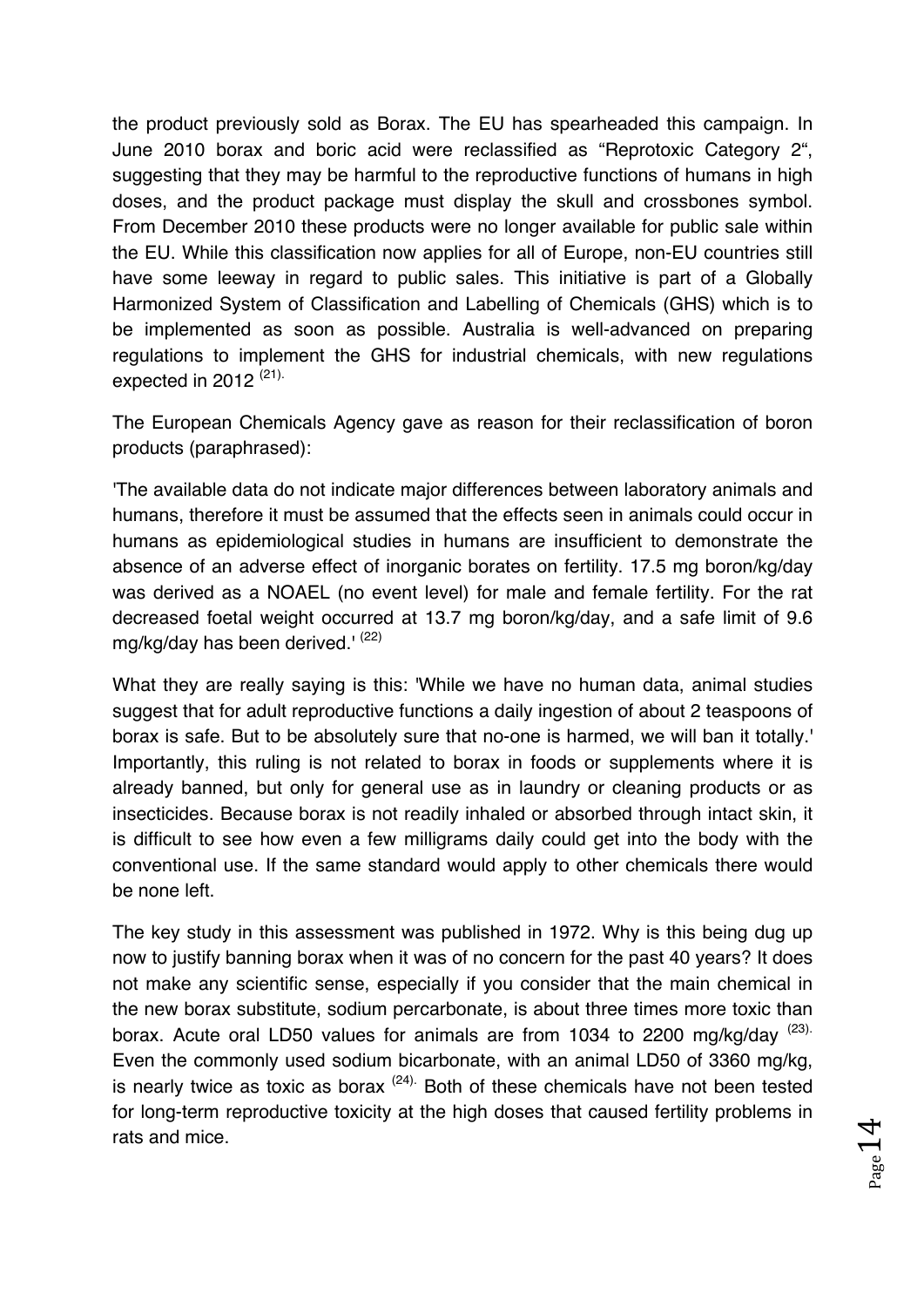The same applies to washing powders, it has been stated that no toxicity is expected if used in the approved way, or that reproductive tests have not been done. Ingredients in these products are more toxic than borax, why can they be used in the approved way but not borax? And how about really toxic items such as caustic soda and hydrochloric acid? Why do they remain available to the public when one of the safest household chemicals is banned despite the fact that it is absolutely impossible to cause any reproductive harm with the approved use?

Regardless of the lack of any scientific credibility, the stage has been set for borax and boric acid to be globally removed from public sale at short or no notice. Even low-level and less effective boron tablets are now tightly controlled by the pharmaceutical industry, and may be restricted at any time through Codex Alimentarius regulations. With this the medical-pharmaceutical system has safely defused any potential danger that borax may have posed to its profitability and survival.

#### **REFERENCES**

- (1) http://www.ncbi.nlm.nih.gov/pubmed/9638606
- (2) http://www.whale.to/w/boron.html
- (3) http://www.ncbi.nlm.nih.gov/pmc/articles/PMC1566627/pdf/envhper00403-0084.pdf
- (4) http://nah.sagepub.com/content/7/2/89.full.pdf
- (5) http://www.arthritistrust.org/Articles/Boron and Arthritis.pdf
- (6) http://www.ncbi.nlm.nih.gov/pubmed/172591209
- (7) http://www.ithyroid.com/boron.htm
- (8) http://www.ncbi.nlm.nih.gov/pubmed/21129941
- (9) http://www.lef.org/magazine/mag2006/aug2006\_aas\_01.htm
- (10) http://www.earthclinic.com/Remedies/borax.html
- (11) http://jac.oxfordjournals.org/content/63/2/325.long
- (12) http://www.ncbi.nlm.nih.gov/pubmed/21774671
- (13) http://www.ncbi.nlm.nih.gov/pmc/articles/PMC2873987/
- (14) http://www.earthclinic.com/CURES/fluoride.html
- (15) http://www.supergenial.ch/pi1/pd2.html
- (16) http://www.health-science-spirit.com/ultimatecleanse.html